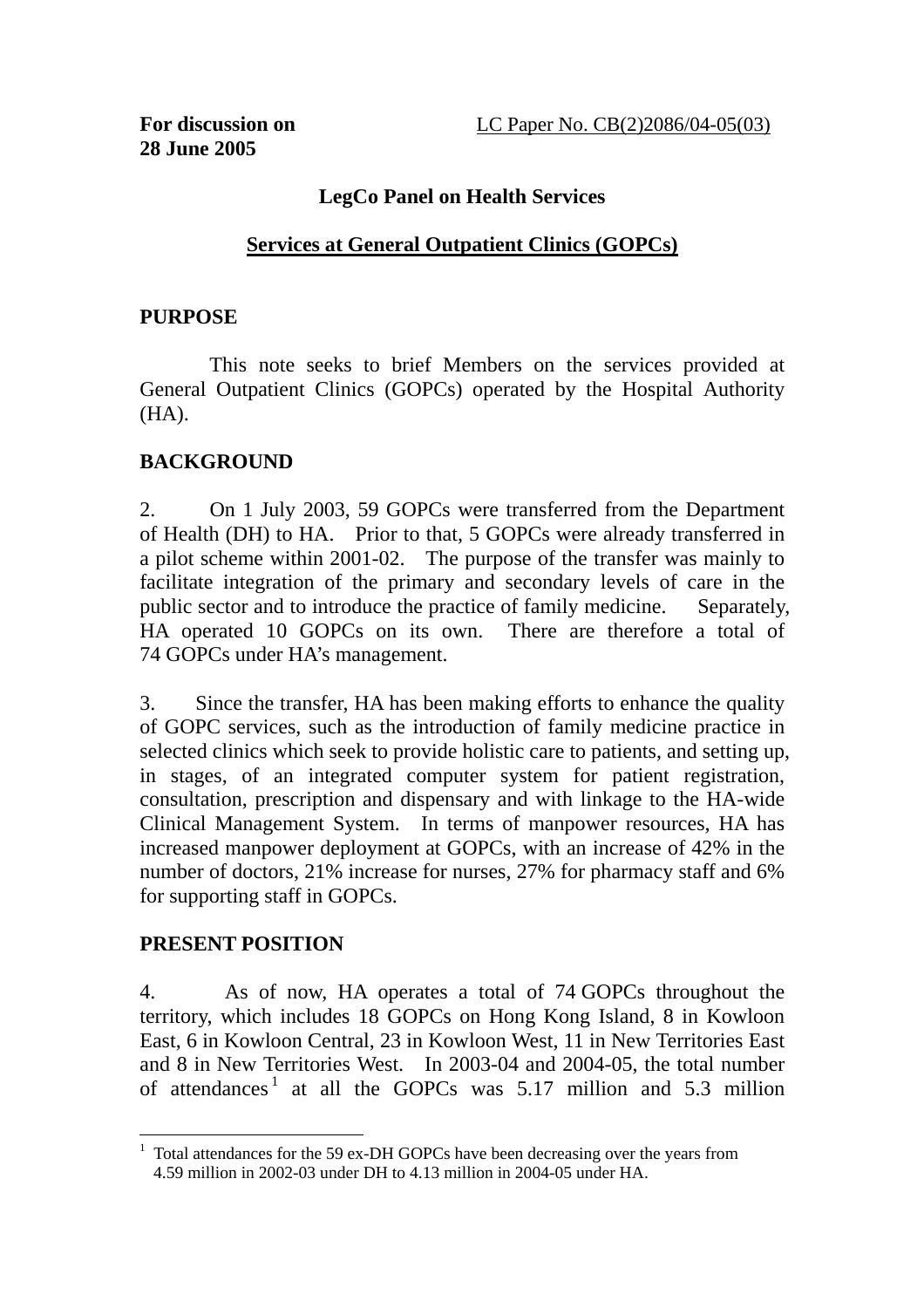respectively. The take-up rate for the total number of attendance quota made available varies from 70.8 % to 99.3 %

# **THE "DISC" SYSTEM**

5. The GOPCs operate on a system of "disc" allocation for patients. Patients who wish to seek consultation on the day are required to obtain a "disc" which determines the patient's consultation priority. Each clinic has a fixed quota of "discs" to be allotted each day and there are different quota for different categories of patients. In general terms, GOPCs reserve specific quotas for targeted patient groups, namely the elderly, and Government servants. The size of the quota for each group differs from clinic to clinic, depending on each clinic's operational circumstances.

# **QUEUING TIME**

6. Most of the "discs" are allocated to patients through the queuing method, i.e. on a first-come-first-serve basis. Apart from the number of patients of the day, the allocation method for "discs" would also affect the queuing time for obtaining a "disc". It is noted that the clinic at Our Lady of Maryknoll Hospital (OLMH) has changed the "disc" allocation method to distributing all "discs" in the morning in one lot, instead of distributing the "discs" for the morning, afternoon and evening sessions at different times of the day. In this clinic, patients have noticeably arrived earlier and waited longer for a "disc" than in others.

7. In order to help relieve the possible stress and weariness queuing might bring to GOPC patients, HA will explore the following options:

- (A) Reverting to the old practice of distributing "discs" for different sessions at different times - instead of allocating all "discs" for the day in the morning, which will attract a large number of patients queuing at the clinic at around the same time (a survey conducted at OLMH showed that majority of patients prefers the new method);
- (B) Informing the patients of clinics with spare capacity to facilitate their choice of changing to a different clinic;
- (C) Redeploying resources more flexibly, among sessions and clinics to cater for unexpected demand;
- (D) Giving chronic patients drugs for a longer duration to reduce the number of visits;
- (E) Allocating appointments after consultation currently about 60% of attendances are for patients with chronic diseases. About one third of them are given appointment after each consultation,